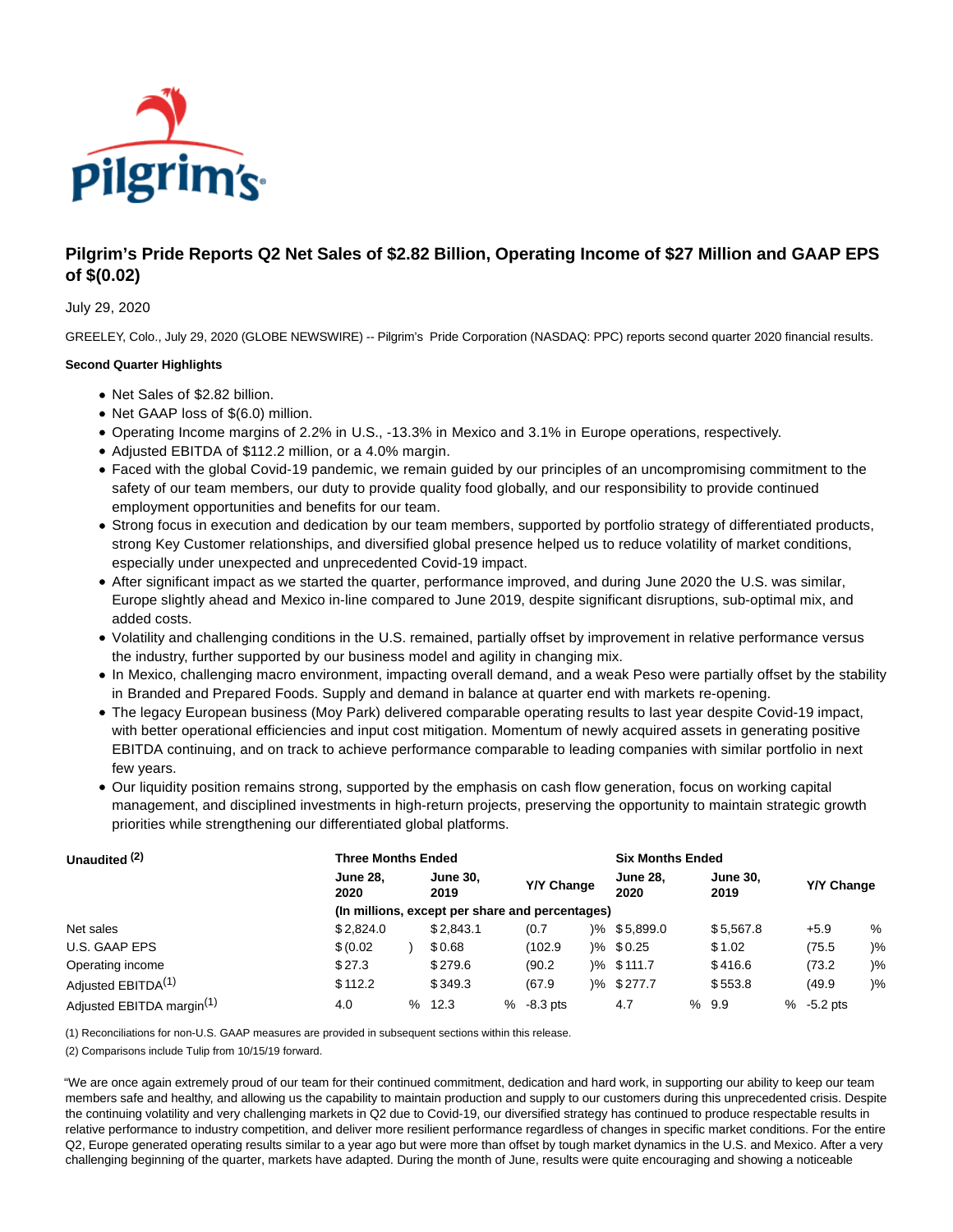improvement globally. Compared to June of last year, the U.S. was roughly the same, Europe slightly better and Mexico in-line, even when considering all the disruptions, less than optimal product mix, and added operating costs because of Covid-19," stated Fabio Sandri, interim Chief Executive Officer of Pilgrim's.

"In the U.S., the first half of Q2 the market was significantly challenged before a gradual loosening of travel and movement restrictions due to Covid-19 drove an improvement in channel demand, especially from foodservice. Similar to Q1, large bird deboning was once again the most volatile this quarter, with quick moves between the lows and the highs, and remained challenging compared to 2019. Operationally however, we continue to improve our relative performance versus the industry across all our business units, including in large bird deboning. We also continue to adapt quickly to changes in channel demand by adjusting the mix of our production capabilities, supported by our close partnerships with Key Customers, strong focus in execution by our team members, the geographical diversity of our footprint, and our presence across all bird size categories."

"In continuation from Q1, Mexico remained challenged as the effects of weak macro conditions, which added to uncertainties in consumer spending, have persisted. In addition, the Peso continued to be weak putting additional pressure on the results. Industry prices were also below seasonality, driven by much better than expected growing conditions, before reverting closer to normal levels by the end of the quarter. Our increased share of non-commodity products, strong execution, and growth in Prepared Foods, have also helped to partially offset the softness."

"Our legacy European operations performed in-line with last year, driven by strong retail demand and despite the significant impact of Covid-19 on the operations, as our strong internal operating performance and improved SG&A management helped in mitigating the difficult environment. The improvement in results from the newly acquired European assets has been maintained, with positive EBITDA continuing to increase. The performance was driven by strong demand at retail partially offset by a reduction in foodservice, continuing strength in pork exports especially to China, as well as the implementations of operational improvements and synergy capture."

#### **Conference Call Information**

A conference call to discuss Pilgrim's quarterly results will be held tomorrow, July 30, at 7:00 a.m. MT (9 a.m. ET). Participants are encouraged to pre-register for the conference call using the link below. Callers who pre-register will be given a unique PIN to gain immediate access to the call and bypass the live operator. Participants may pre-register at any time, including up to and after the call start time. To pre-register, go to: [https://services.choruscall.com/links/ppc200730.html](https://www.globenewswire.com/Tracker?data=H4H0AjbDObjn1ZNTkp59FJYTTMYo4055lOd_fkA6bEz6tRx_9MJfIt4yA2nfeRcH5ZASh4cafJSzUzlUTcSvgfrCm47mpGCwDGjN3l_UB97fAHG2kqvzmDUE3IJxZMJZ3bf7MmbdXl9fENanzNPDTufMAB-gna5C0i6q54J-7vA=)

You may also reach the pre-registration link by logging in through the investor section of our website a[t www.pilgrims.com a](https://www.globenewswire.com/Tracker?data=VAImbNNsv5EFDpheutSS9y1umT8I9sI2wSpDihoGZ0Ofnfofy5tNLvBdRkQN3RMOWFiWR1sj0N2tD4vqDkBj6g==)nd clicking on the link under "Upcoming Events."

For those who would like to join the call but have not pre-registered, access is available by dialing +1 (844) 883-3889 within the US, or +1 (412) 317-9245 internationally, and requesting the "Pilgrim's Pride Conference." Please note that to submit a question to management during the call, you must be logged in via telephone.

Replays of the conference call will be available on Pilgrim's website approximately two hours after the call concludes and can be accessed through the "Investor" section of [www.pilgrims.com.](https://www.globenewswire.com/Tracker?data=VAImbNNsv5EFDpheutSS91fAlF-pNEKQKDAHGrsEWu1QZAb4CIFfWVC61n2u0JqlZNX-28UJwZCWcV-J49wAYg==) The webcast will be available for replay through October 30, 2020.

#### **About Pilgrim's Pride**

Pilgrim's employs approximately 58,200 people and operates protein processing plants and prepared-foods facilities in 14 states, Puerto Rico, Mexico, the U.K, and continental Europe. The Company's primary distribution is through retailers and foodservice distributors. For more information, please visit [www.pilgrims.com.](https://www.globenewswire.com/Tracker?data=VAImbNNsv5EFDpheutSS97secDsRAKcZi-LSraxe7_JiaA10urXSRbdvLX9Oyp05usaLzrkeclvVT66U9v9xyw==)

#### **Forward-Looking Statements**

Statements contained in this press release that state the intentions, plans, hopes, beliefs, anticipations, expectations or predictions of the future of Pilgrim's Pride Corporation and its management are considered forward-looking statements. Without limiting the foregoing, words such as "anticipates," "believes," "estimates," "expects," "intends," "may," "plans," "projects," "should," "targets," "will" and the negative thereof and similar words and expressions are intended to identify forward-looking statements. It is important to note that actual results could differ materially from those projected in such forward-looking statements. Factors that could cause actual results to differ materially from those projected in such forward-looking statements include: the impact of the COVID-19 pandemic, efforts to contain the pandemic and resulting economic downturn on our operations and financial condition, including the risk that our health and safety measures at Pilgrim's Pride production facilities will not be effective, the risk that we may be unable to prevent the infection of our employees at these facilities, and the risk that we may need to temporarily close one or more of our production facilities; the risk that we may experience decreased production and sales due to the changing demand for food products; the risk that we may face a significant increase in delayed payments from our customers; and additional risks related to COVID-19 set forth in our Form 10-Q filed with the SEC; matters affecting the poultry industry generally; the ability to execute the Company's business plan to achieve desired cost savings and profitability; future pricing for feed ingredients and the Company's products; outbreaks of avian influenza or other diseases, either in Pilgrim's Pride's flocks or elsewhere, affecting its ability to conduct its operations and/or demand for its poultry products; contamination of Pilgrim's Pride's products, which has previously and can in the future lead to product liability claims and product recalls; exposure to risks related to product liability, product recalls, property damage and injuries to persons, for which insurance coverage is expensive, limited and potentially inadequate; management of cash resources; restrictions imposed by, and as a result of, Pilgrim's Pride's leverage; changes in laws or regulations affecting Pilgrim's Pride's operations or the application thereof; new immigration legislation or increased enforcement efforts in connection with existing immigration legislation that cause the costs of doing business to increase, cause Pilgrim's Pride to change the way in which it does business, or otherwise disrupt its operations; competitive factors and pricing pressures or the loss of one or more of Pilgrim's Pride's largest customers; currency exchange rate fluctuations, trade barriers, exchange controls, expropriation and other risks associated with foreign operations; disruptions in international markets and distribution channel, including anti-dumping proceedings and countervailing duty proceedings; and the impact of uncertainties of litigation and other legal matters described in our Quarterly Report on Form 10-Q, including the In re Broiler Chicken Antitrust Litigation and ongoing federal antitrust investigation into alleged price fixing, as well as other risks described under "Risk Factors" in the Company's Annual Report on Form 10-K, Quarterly Reports on Form 10-Q and subsequent filings with the Securities and Exchange Commission. The forward-looking statements in this release speak only as of the date hereof, and the Company undertakes no obligation to update any such statement after the date of this release, whether as a result of new information, future developments or otherwise, except as may be required by applicable law.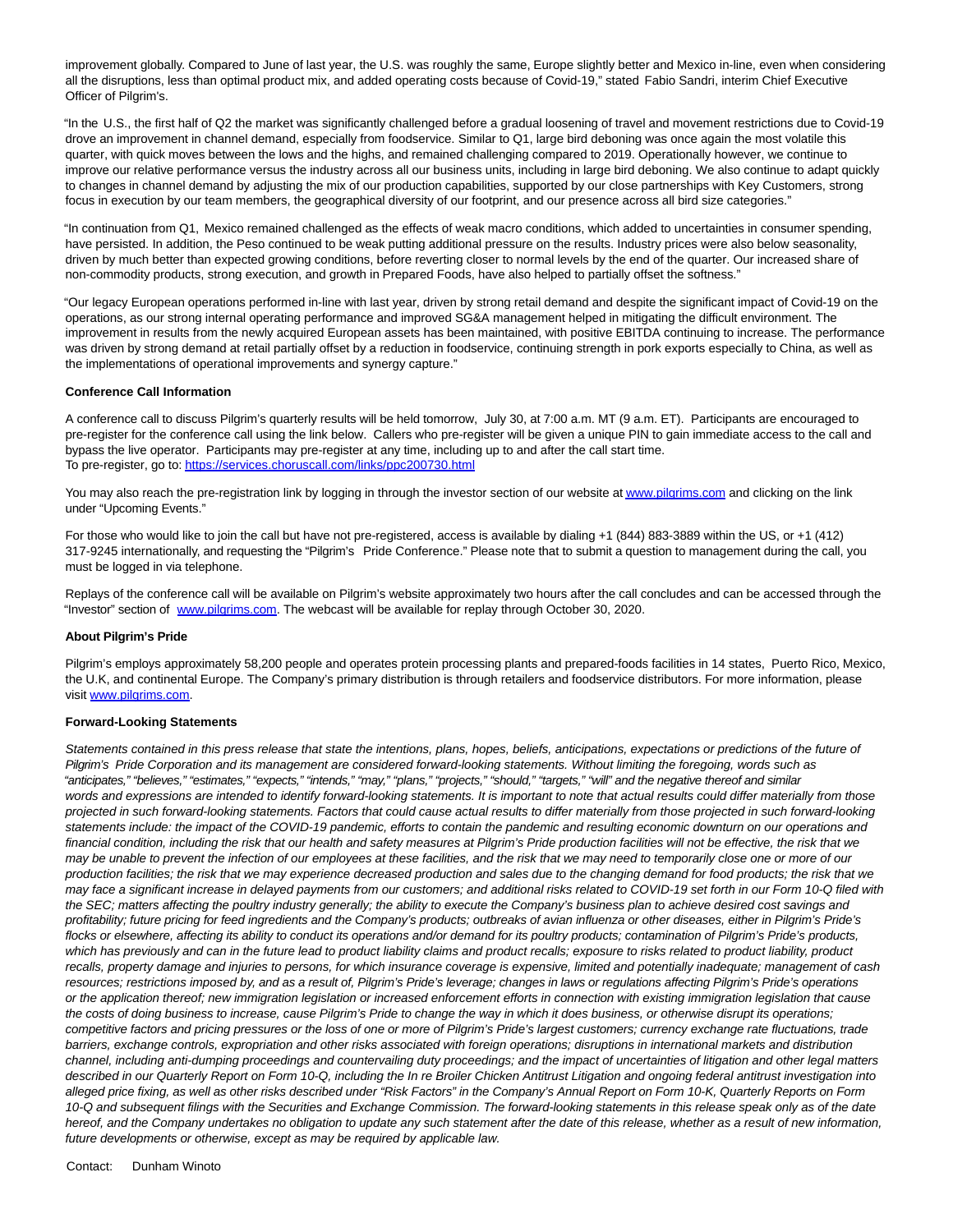Investor Relations [IRPPC@pilgrims.com](mailto:IRPPC@pilgrims.com) (970) 506-8192 [www.pilgrims.com](http://www.pilgrims.com/)

## **PILGRIM'S PRIDE CORPORATION CONDENSED CONSOLIDATED BALANCE SHEETS (Unaudited)**

|                                                                            | June 28, 2020  |               | December 29, 2019 |  |
|----------------------------------------------------------------------------|----------------|---------------|-------------------|--|
|                                                                            | (In thousands) |               |                   |  |
| Cash and cash equivalents                                                  | \$507,442      |               | \$260,568         |  |
| Restricted cash and cash equivalents                                       | 27,031         |               | 20,009            |  |
| Trade accounts and other receivables, less allowance for doubtful accounts | 694,845        |               | 741,281           |  |
| Accounts receivable from related parties                                   | 1,109          |               | 944               |  |
| Inventories                                                                | 1,347,141      |               | 1,383,535         |  |
| Income taxes receivable                                                    | 73,886         |               | 60,204            |  |
| Prepaid expenses and other current assets                                  | 151,532        |               | 131,695           |  |
| Total current assets                                                       | 2,802,986      |               | 2,598,236         |  |
| Deferred tax assets                                                        | 4,607          |               | 4,426             |  |
| Other long-lived assets                                                    | 29,896         |               | 36,325            |  |
| Identified intangible assets, net                                          | 558,491        |               | 596,053           |  |
| Goodwill                                                                   | 929,518        |               | 973,750           |  |
| Operating lease assets, net                                                | 282,528        |               | 301,513           |  |
| Property, plant and equipment, net                                         | 2,548,555      |               | 2,592,061         |  |
| <b>Total assets</b>                                                        | \$7,156,581    |               | \$7,102,364       |  |
| Accounts payable                                                           | \$884,423      |               | \$993,780         |  |
| Accounts payable to related parties                                        | 7,404          |               | 3,819             |  |
| Revenue contract liability                                                 | 39,425         |               | 41,770            |  |
| Accrued expenses and other current liabilities                             | 528,256        |               | 575,319           |  |
| Income taxes payable                                                       | 291            |               | 7,075             |  |
| Current maturities of long-term debt                                       | 25,566         |               | 26,392            |  |
| <b>Total current liabilities</b>                                           | 1,485,365      |               | 1,648,155         |  |
| Noncurrent operating lease liability, less current maturities              | 213,829        |               | 235,382           |  |
| Long-term debt, less current maturities                                    | 2,615,951      |               | 2,276,029         |  |
| Noncurrent income taxes payable                                            | 7,731          |               | 7,731             |  |
| Deferred tax liabilities                                                   | 310,338        |               | 301,907           |  |
| Other long-term liabilities                                                | 148,968        |               | 97,100            |  |
| <b>Total liabilities</b>                                                   | 4,782,182      |               | 4,566,304         |  |
| Common stock                                                               | 2,612          |               | 2,611             |  |
| <b>Treasury stock</b>                                                      | (312, 771)     | $\mathcal{L}$ | (234, 892)        |  |
| Additional paid-in capital                                                 | 1,958,727      |               | 1,955,261         |  |
| Retained earnings                                                          | 939,044        |               | 877,812           |  |
| Accumulated other comprehensive loss                                       | (223, 427)     | $\mathcal{L}$ | (75,129           |  |
| Total Pilgrim's Pride Corporation stockholders' equity                     | 2,364,185      |               | 2,525,663         |  |
| Noncontrolling interest                                                    | 10,214         |               | 10,397            |  |
| Total stockholders' equity                                                 | 2,374,399      |               | 2,536,060         |  |
| Total liabilities and stockholders' equity                                 | \$7,156,581    |               | \$7,102,364       |  |

## **PILGRIM'S PRIDE CORPORATION CONDENSED CONSOLIDATED STATEMENTS OF INCOME (Unaudited)**

|               | <b>Three Months Ended</b>             |                                | <b>Six Months Ended</b> |               |  |  |
|---------------|---------------------------------------|--------------------------------|-------------------------|---------------|--|--|
|               | <b>June 28, 2020</b>                  | June 30, 2019<br>June 28, 2020 |                         | June 30, 2019 |  |  |
|               | (In thousands, except per share data) |                                |                         |               |  |  |
| Net sales     | \$2,824,023                           | \$2.843.085                    | \$5.898.951             | \$5,567,760   |  |  |
| Cost of sales | 2,704,164                             | 2,475,221                      | 5,601,993               | 4.980.957     |  |  |
| Gross profit  | 119.859                               | 367.864                        | 296.958                 | 586,803       |  |  |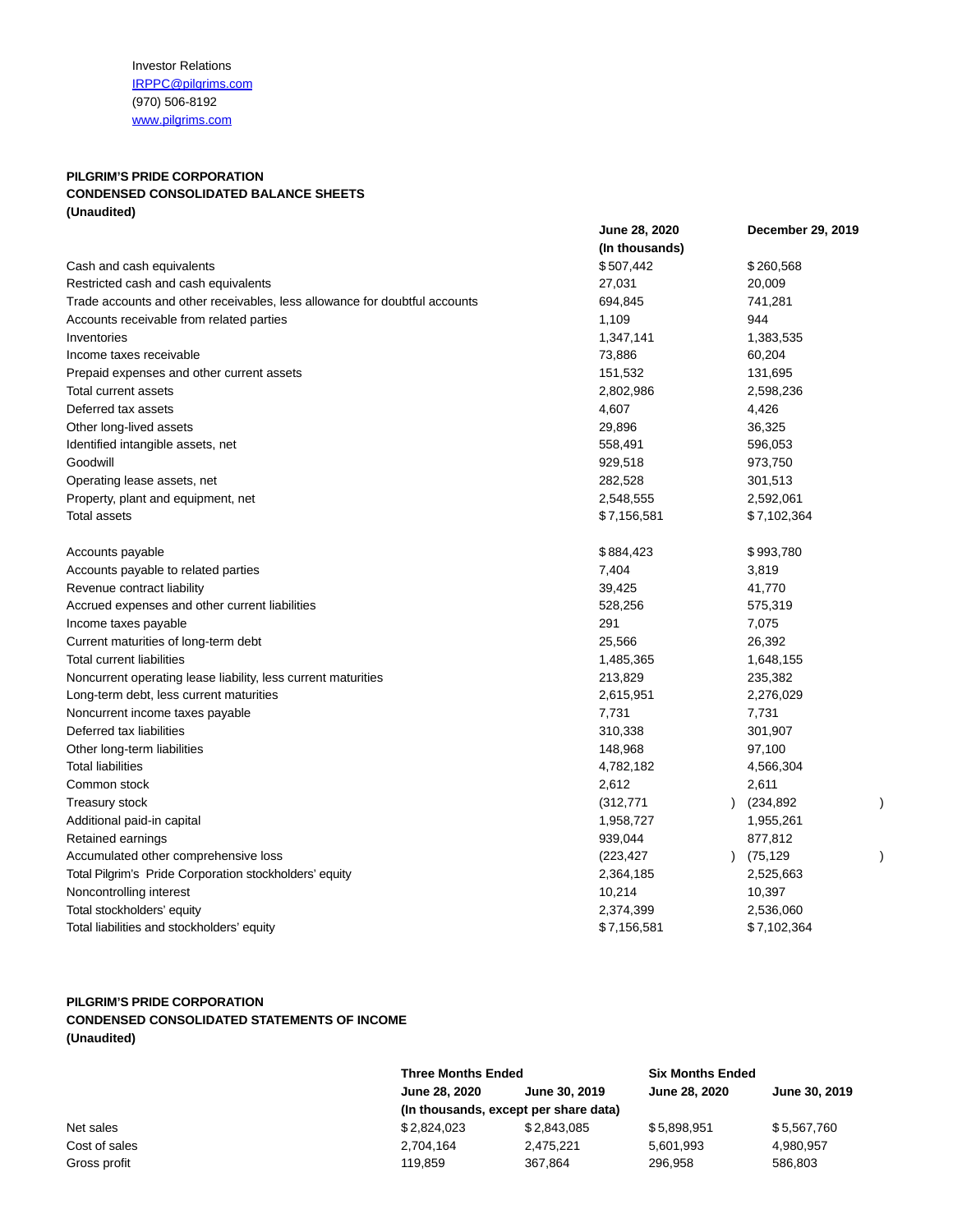| Selling, general and administrative expense                                                         | 92,570     | 88,357    | 185,283   | 170,281   |  |
|-----------------------------------------------------------------------------------------------------|------------|-----------|-----------|-----------|--|
| Administrative restructuring activity                                                               |            | (43)      |           | (70)      |  |
| Operating income                                                                                    | 27,289     | 279,550   | 111,675   | 416,592   |  |
| Interest expense, net of capitalized interest                                                       | 32,323     | 33,594    | 65,011    | 67,156    |  |
| Interest income                                                                                     | (1, 158)   | (3, 444)  | (2,848)   | (6,784)   |  |
| Foreign currency transaction losses (gains)                                                         | 5,525      | 2,260     | (12, 860) | 4,896     |  |
| Miscellaneous, net                                                                                  | (45        | 1,513     | (34, 233) | 1,156     |  |
| Income before income taxes                                                                          | (9,356)    | 245,627   | 96,605    | 350,168   |  |
| Income tax expense                                                                                  | (2,956)    | 75,547    | 35,556    | 95,963    |  |
| Net income                                                                                          | (6, 400)   | 170,080   | 61,049    | 254,205   |  |
| Less: Net income (loss) attributable to noncontrolling<br>interests                                 | (364)      | 12        | (183)     | 126       |  |
| Net income attributable to Pilgrim's Pride Corporation                                              | \$ (6,036) | \$170,068 | \$61,232  | \$254,079 |  |
| Weighted average shares of common stock<br>outstanding:                                             |            |           |           |           |  |
| Basic                                                                                               | 246,687    | 249,400   | 248,017   | 249,283   |  |
| Effect of dilutive common stock equivalents                                                         | 331        | 236       | 291       | 320       |  |
| <b>Diluted</b>                                                                                      | 247,018    | 249,636   | 248,308   | 249,603   |  |
| Net income attributable to Pilgrim's Pride Corporation<br>per share of<br>common stock outstanding: |            |           |           |           |  |
| Basic                                                                                               | \$ (0.02)  | \$0.68    | \$0.25    | \$1.02    |  |
| <b>Diluted</b>                                                                                      | \$ (0.02)  | \$0.68    | \$0.25    | \$1.02    |  |
|                                                                                                     |            |           |           |           |  |

## **PILGRIM'S PRIDE CORPORATION AND SUBSIDIARIES CONDENSED CONSOLIDATED STATEMENTS OF CASH FLOWS (Unaudited)**

|                                                                               | <b>Six Months Ended</b><br>June 28, 2020<br>(In thousands) | June 30, 2019 |  |
|-------------------------------------------------------------------------------|------------------------------------------------------------|---------------|--|
| Cash flows from operating activities:                                         |                                                            |               |  |
| Net income                                                                    | \$61,049                                                   | \$254,205     |  |
| Adjustments to reconcile net income to cash provided by operating activities: |                                                            |               |  |
| Depreciation and amortization                                                 | 164,376                                                    | 138,530       |  |
| Deferred income tax expense (benefit)                                         | 25,255                                                     | (3, 354)      |  |
| Share-based compensation                                                      | 3,467                                                      | 5,217         |  |
| Loan cost amortization                                                        | 2,422                                                      | 2,401         |  |
| Negative adjustment to previously recognized gain on bargain purchase         | 1,740                                                      |               |  |
| Loss (gain) on property disposals                                             | (1,587)                                                    | 230           |  |
| Accretion of discount related to Senior Notes                                 | 491                                                        | 491           |  |
| Amortization of premium related to Senior Notes                               | (334)                                                      | (334)         |  |
| Loss (gain) on equity-method investments                                      | 304                                                        | (32)          |  |
| Foreign currency transaction gain related to borrowing arrangements           |                                                            | 37            |  |
| Changes in operating assets and liabilities:                                  |                                                            |               |  |
| Trade accounts and other receivables                                          | 29,920                                                     | (20, 385)     |  |
| Inventories                                                                   | 16,350                                                     | (27, 212)     |  |
| Prepaid expenses and other current assets                                     | (22,072)                                                   | (1, 339)      |  |
| Accounts payable, accrued expenses and other current liabilities              | (122, 191)                                                 | 20,664        |  |
| Income taxes                                                                  | (27, 350)                                                  | 34,013        |  |
| Long-term pension and other postretirement obligations                        | (1,908)                                                    | (1, 121)      |  |
| Other operating assets and liabilities                                        | 10,794                                                     | 1,353         |  |
| Cash provided by operating activities                                         | 140,726                                                    | 403,364       |  |
| Cash flows from investing activities:                                         |                                                            |               |  |
| Acquisitions of property, plant and equipment                                 | (148, 175)                                                 | (177, 609)    |  |
| Proceeds from property disposals                                              | 9,894                                                      | 1,740         |  |
| Purchase of acquired business, net of cash acquired                           | (4,216)                                                    |               |  |
| Cash used in investing activities                                             | (142, 497)                                                 | (175, 869)    |  |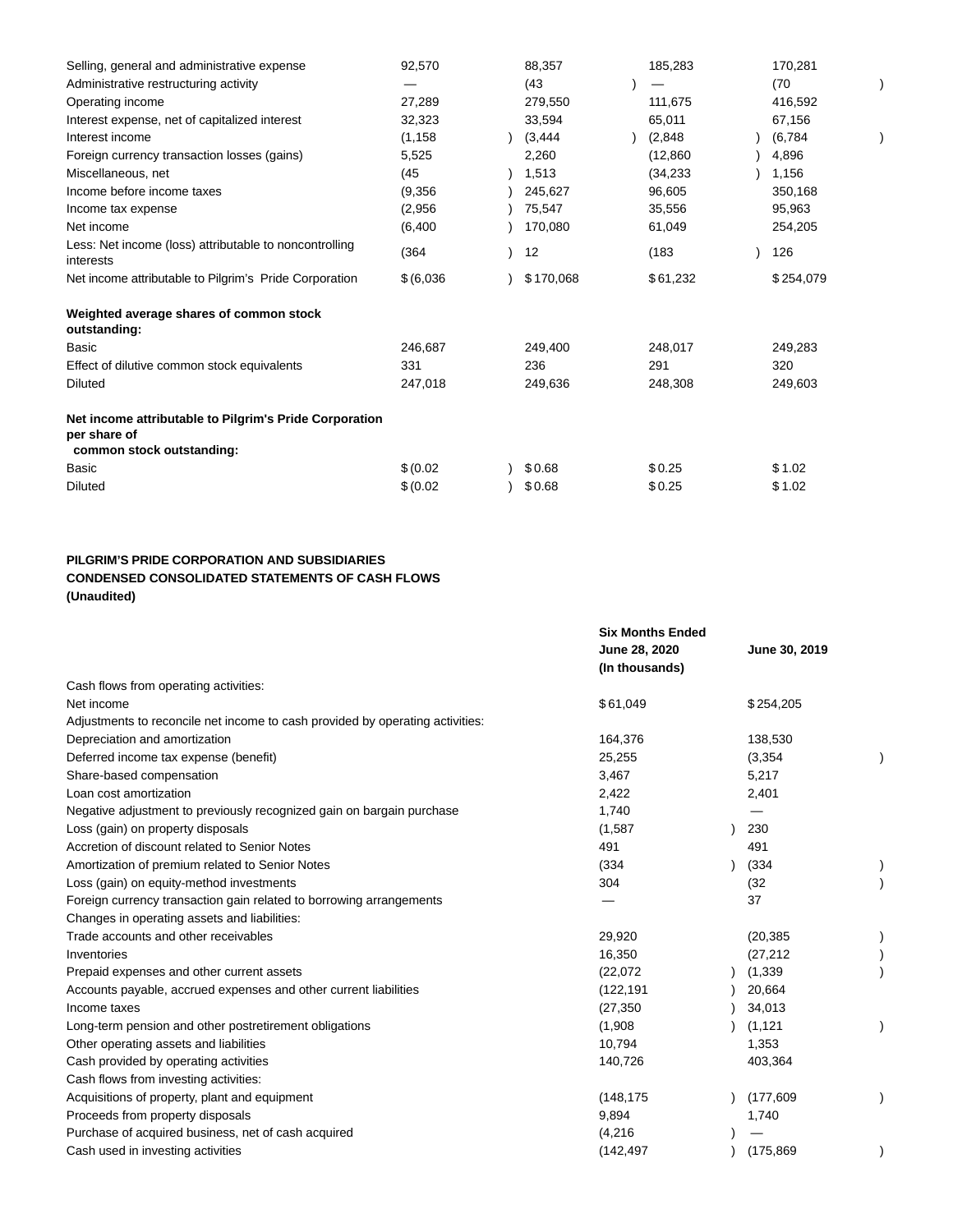| Cash flows from financing activities:                                                                                                 |           |           |  |
|---------------------------------------------------------------------------------------------------------------------------------------|-----------|-----------|--|
| Proceeds from revolving line of credit and long-term borrowings                                                                       | 356.547   | 99.636    |  |
| Purchase of common stock under share repurchase program                                                                               | (77.879   | (2,898)   |  |
| Payments on revolving line of credit, long-term borrowings and finance lease obligations                                              | (20.105)  | (113,079) |  |
| Payment from equity distribution under Tax Sharing Agreement between JBS USA Food<br>Company Holdings and Pilgrim's Pride Corporation |           | (525)     |  |
| Payment of capitalized loan costs                                                                                                     |           | (596)     |  |
| Cash provided by financing activities                                                                                                 | 258.563   | (17, 462) |  |
| Effect of exchange rate changes on cash and cash equivalents                                                                          | (2,896)   | (5        |  |
| Increase in cash, cash equivalents and restricted cash                                                                                | 253.896   | 210.028   |  |
| Cash, cash equivalents and restricted cash, beginning of period                                                                       | 280.577   | 361.578   |  |
| Cash, cash equivalents and restricted cash, end of period                                                                             | \$534.473 | \$571,606 |  |

#### **PILGRIM'S PRIDE CORPORATION Selected Financial Information (Unaudited)**

"EBITDA" is defined as the sum of net income (loss) plus interest, taxes, depreciation and amortization. "Adjusted EBITDA" is calculated by adding to EBITDA certain items of expense and deducting from EBITDA certain items of income that we believe are not indicative of our ongoing operating performance consisting of: (1) income (loss) attributable to noncontrolling interests, (2) charges or income from restructuring activities, (3) reorganization items, (4) transaction costs related to acquisitions, (5) gain on bargain purchase and (6) foreign currency transaction losses (gains). EBITDA is presented because it is used by management and we believe it is frequently used by securities analysts, investors and other interested parties, in addition to and not in lieu of results prepared in conformity with accounting principles generally accepted in the U.S. ("U.S. GAAP"), to compare the performance of companies. We believe investors would be interested in our Adjusted EBITDA because this is how our management analyzes EBITDA. The Company also believes that Adjusted EBITDA, in combination with the Company's financial results calculated in accordance with U.S. GAAP, provides investors with additional perspective regarding the impact of certain significant items on EBITDA and facilitates a more direct comparison of its performance with its competitors. EBITDA and Adjusted EBITDA are not measurements of financial performance under U.S. GAAP. They should not be considered as an alternative to cash flow from operating activities or as a measure of liquidity or an alternative to net income as indicators of our operating performance or any other measures of performance derived in accordance with U.S. GAAP.

### **PILGRIM'S PRIDE CORPORATION Reconciliation of Adjusted EBITDA (Unaudited)**

|                                                                          | <b>Three Months Ended</b> |  |               | <b>Six Months Ended</b> |               |  |               |  |
|--------------------------------------------------------------------------|---------------------------|--|---------------|-------------------------|---------------|--|---------------|--|
|                                                                          | June 28, 2020             |  | June 30, 2019 |                         | June 28, 2020 |  | June 30, 2019 |  |
|                                                                          | (In thousands)            |  |               |                         |               |  |               |  |
| Net income                                                               | \$ (6,400)                |  | \$170,080     |                         | \$61,049      |  | \$254,205     |  |
| Add:                                                                     |                           |  |               |                         |               |  |               |  |
| Interest expense, net                                                    | 31,165                    |  | 30,150        |                         | 62,163        |  | 60,372        |  |
| Income tax expense                                                       | (2,956)                   |  | 75,547        |                         | 35,556        |  | 95,963        |  |
| Depreciation and amortization                                            | 84,603                    |  | 71,348        |                         | 164,376       |  | 138,530       |  |
| <b>EBITDA</b>                                                            | 106,412                   |  | 347,125       |                         | 323,144       |  | 549,070       |  |
| Add:                                                                     |                           |  |               |                         |               |  |               |  |
| Foreign currency transaction losses (gains)                              | 5,525                     |  | 2,260         |                         | (12, 860)     |  | 4,896         |  |
| Transaction costs related to acquisitions                                | (81)                      |  |               |                         | 134           |  |               |  |
| Restructuring activity                                                   |                           |  | (43           |                         |               |  | (70)          |  |
| Minus:                                                                   |                           |  |               |                         |               |  |               |  |
| Negative adjustment to previously recognized gain on<br>bargain purchase |                           |  |               |                         | (1,740)       |  |               |  |
| Shareholder litigation settlement                                        |                           |  |               |                         | 34,643        |  |               |  |
| Net income attributable to noncontrolling interest                       | (364                      |  | 12            |                         | (183)         |  | 126           |  |
| <b>Adjusted EBITDA</b>                                                   | \$112,220                 |  | \$349,330     |                         | \$277,698     |  | \$553,770     |  |

The summary unaudited consolidated income statement data for the twelve months ended June 28, 2020 (the LTM Period) have been calculated by subtracting the applicable unaudited consolidated income statement data for the six months ended June 30, 2019 from the sum of (1) the applicable audited consolidated income statement data for the year ended December 29, 2019 and (2) the applicable audited consolidated income statement data for the six months ended June 28, 2020.

## **PILGRIM'S PRIDE CORPORATION Reconciliation of LTM Adjusted EBITDA**

#### **(Unaudited) Three Months Ended LTM Ended**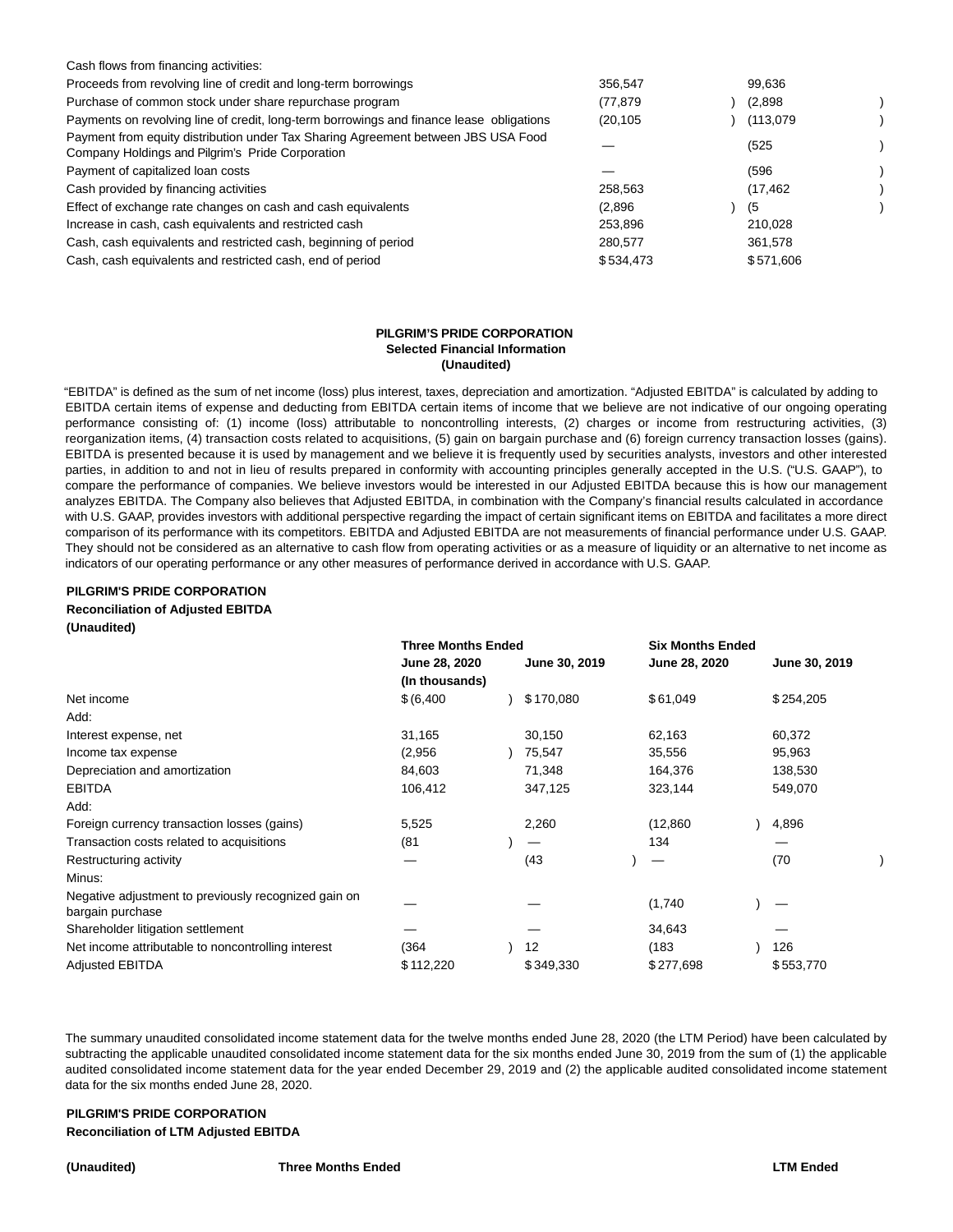|                                                       | September 29,<br>2019 | December 29,<br>2019 | March 29,<br>2020 | <b>June 28,</b><br>2020 | <b>June 28,</b><br>2020 |  |
|-------------------------------------------------------|-----------------------|----------------------|-------------------|-------------------------|-------------------------|--|
|                                                       | (In thousands)        |                      |                   |                         |                         |  |
| Net income                                            | \$110,096             | \$92,235             | \$67,449          | \$ (6,400)              | \$263,380               |  |
| Add:                                                  |                       |                      |                   |                         |                         |  |
| Interest expense, net                                 | 27,330                | 30,650               | 30,998            | 31,165                  | 120,143                 |  |
| Income tax expense                                    | 46,365                | 18,681               | 38,512            | (2,956)                 | 100,602                 |  |
| Depreciation and amortization                         | 71,851                | 76,849               | 79,773            | 84,603                  | 313,076                 |  |
| <b>EBITDA</b>                                         | 255,642               | 218,415              | 216,732           | 106,412                 | 797,201                 |  |
| Add:                                                  |                       |                      |                   |                         |                         |  |
| Foreign currency transaction losses<br>(gains)        | 3,027                 | (1,006)              | (18, 385)         | 5,525                   | (10, 839)               |  |
| Transaction costs related to<br>acquisitions          | 63                    | 1,239                | 215               | (81)                    | 1,436                   |  |
| Restructuring activity                                | (20)                  | 6                    |                   |                         | (14                     |  |
| Minus:                                                |                       |                      |                   |                         |                         |  |
| Gain on bargain purchase                              |                       | 56,880               | (1,740)           |                         | 55,140                  |  |
| Shareholder litigation settlement                     |                       |                      | 34,643            |                         | 34,643                  |  |
| Net income attributable to<br>noncontrolling interest | 331                   | 155                  | 181               | (364)                   | 303                     |  |
| <b>Adjusted EBITDA</b>                                | \$258,381             | \$161,619            | \$165,478         | \$112,220               | \$697,698               |  |

EBITDA margins have been calculated by taking the relevant unaudited EBITDA figures, then dividing by net sales for the applicable period.

## **PILGRIM'S PRIDE CORPORATION Reconciliation of EBITDA Margin**

| (Unaudited)                                                                    |                         | <b>Three Months Ended</b> |                         | <b>Six Months Ended</b> |                         |  | <b>Three Months Ended</b> |  |                                 |               | <b>Six Months Ended</b> |   |               |               |                               |               |
|--------------------------------------------------------------------------------|-------------------------|---------------------------|-------------------------|-------------------------|-------------------------|--|---------------------------|--|---------------------------------|---------------|-------------------------|---|---------------|---------------|-------------------------------|---------------|
|                                                                                | <b>June 28,</b><br>2020 |                           | <b>June 30,</b><br>2019 |                         | <b>June 28,</b><br>2020 |  | <b>June 30,</b><br>2019   |  | June 28, 2020                   |               | <b>June 30,</b><br>2019 |   | June 28, 2020 |               | <b>June 30,</b><br>2019       |               |
|                                                                                | (In thousands)          |                           |                         |                         |                         |  |                           |  |                                 |               |                         |   |               |               |                               |               |
| Net income<br>Add:                                                             | \$ (6,400)              |                           | \$170,080               |                         | \$61,049                |  | \$254,205                 |  | (0.23)                          |               | )% 5.98                 | % | 1.03          | %             | 4.57                          | %             |
| Interest expense, net                                                          | 31,165                  |                           | 30,150                  |                         | 62,163                  |  | 60,372                    |  | 1.10                            | %             | 1.06                    | % | 1.05          | $\%$          | 1.08                          | %             |
| Income tax expense                                                             | (2,956)                 |                           | 75,547                  |                         | 35,556                  |  | 95,963                    |  | (0.10)                          | $\frac{9}{6}$ | 2.66                    | % | 0.60          | %             | 1.72                          | %             |
| Depreciation and<br>amortization                                               | 84,603                  |                           | 71,348                  |                         | 164,376                 |  | 138,530                   |  | 2.99                            | %             | 2.51                    | % | 2.78          | %             | 2.49                          | %             |
| <b>EBITDA</b><br>Add:                                                          | 106,412                 |                           | 347,125                 |                         | 323,144                 |  | 549,070                   |  | 3.76                            | %             | 12.21                   | % | 5.46          | %             | 9.86                          | %             |
| Foreign currency<br>transaction losses<br>(gains)                              | 5,525                   |                           | 2,260                   |                         | (12, 860)               |  | 4,896                     |  | 0.19                            | %             | 0.08                    |   | % (0.21)      |               | )% 0.09                       | %             |
| Acquisition charges                                                            | (81)                    |                           | —                       |                         | 134                     |  |                           |  |                                 | %             |                         | % |               | %             |                               | %             |
| Restructuring activity<br>Minus:                                               |                         |                           | (43)                    |                         | —                       |  | (70)                      |  | $\hspace{0.1mm}-\hspace{0.1mm}$ | %             | $\hspace{0.05cm}$       | % |               | %             |                               | $\%$          |
| Negative adjustment to<br>previously recognized<br>gain on bargain<br>purchase |                         |                           |                         |                         | (1,740)                 |  |                           |  |                                 | $\frac{0}{0}$ |                         | % | (0.03)        | $\frac{9}{6}$ | $\overbrace{\phantom{12333}}$ | %             |
| Shareholder litigation<br>settlement                                           |                         |                           |                         |                         | 34,643                  |  |                           |  |                                 | %             |                         |   | % 0.59        | %             |                               | %             |
| Net income (loss)<br>attributable<br>to noncontrolling<br>interest             | (364)                   |                           | 12                      |                         | (183)                   |  | 126                       |  | (0.01)                          | $\frac{9}{6}$ | $\hspace{0.1mm}$        | % |               | %             |                               | $\frac{0}{0}$ |
| <b>Adjusted EBITDA</b>                                                         | \$112,220               |                           | \$349,330               |                         | \$277,698               |  | \$553,770                 |  | 3.96                            | %             | 12.29                   | % | 4.69          | %             | 9.95                          | %             |
| Net sales                                                                      | \$2,824,023             |                           | \$2,843,085             |                         | \$5,898,951             |  | \$5,567,760               |  | \$2,824,023                     |               | \$2,843,085             |   | \$5,898,951   |               | \$5,567,760                   |               |

A reconciliation of net income (loss) attributable to Pilgrim's Pride Corporation ("Pilgrim's") per common diluted share to adjusted net income (loss)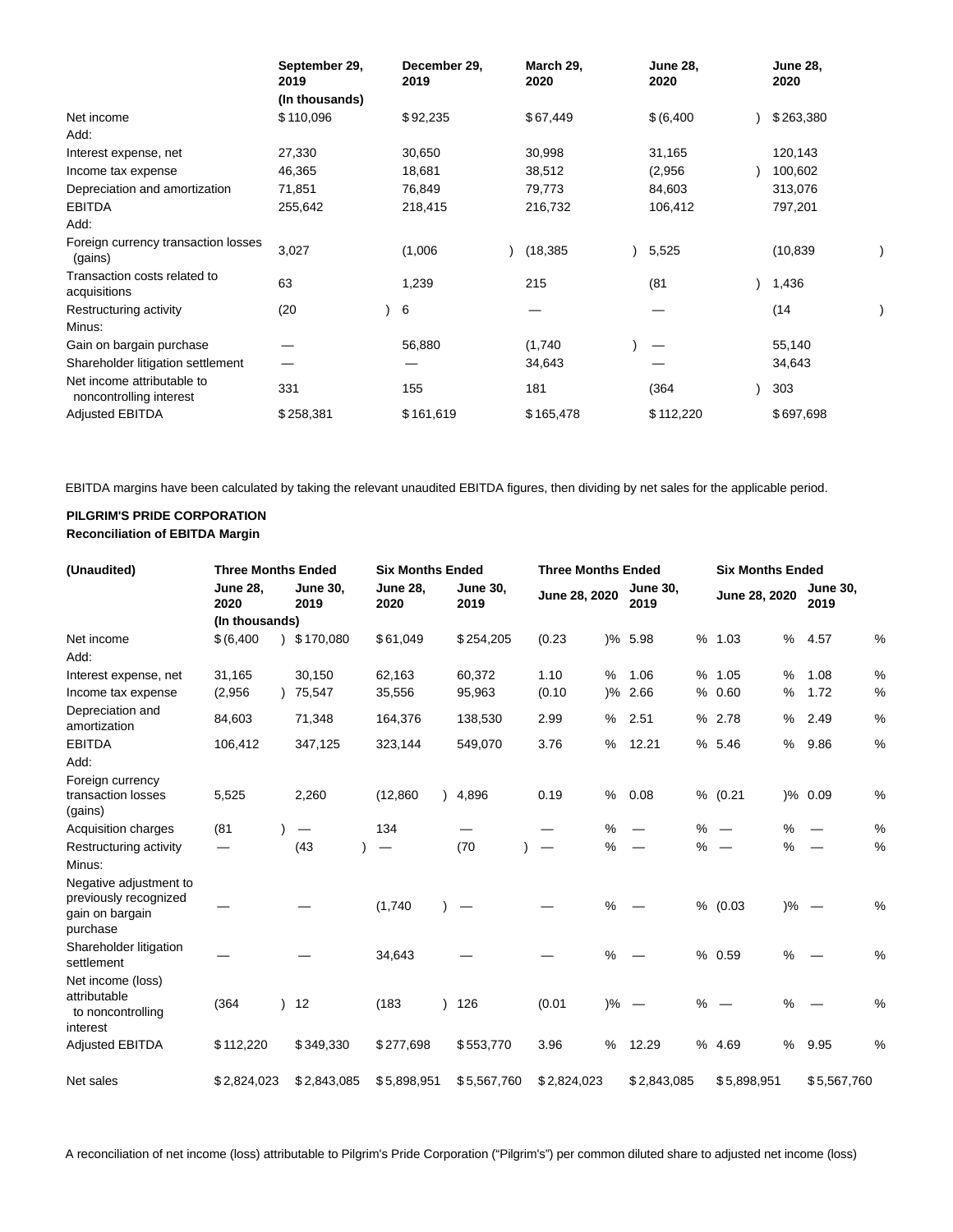### **PILGRIM'S PRIDE CORPORATION**

## **Reconciliation of Adjusted Net Income**

**(Unaudited)**

|                                                                                                                                              | <b>Three Months Ended</b> |  |                                       | <b>Six Months Ended</b> |               |  |
|----------------------------------------------------------------------------------------------------------------------------------------------|---------------------------|--|---------------------------------------|-------------------------|---------------|--|
|                                                                                                                                              | June 28, 2020             |  | June 30, 2019                         | June 28, 2020           | June 30, 2019 |  |
|                                                                                                                                              |                           |  | (In thousands, except per share data) |                         |               |  |
| Net income (loss) attributable to Pilgrim's                                                                                                  | \$ (6,036)                |  | \$170,068                             | \$61,232                | \$254,079     |  |
| Adjustments, net of tax:                                                                                                                     |                           |  |                                       |                         |               |  |
| Transaction costs related to acquisitions<br>and restructuring activities net loss                                                           | (81)                      |  | (43                                   | 134                     | (70)          |  |
| Foreign currency transaction loss (gain)                                                                                                     | 5,525                     |  | 2,260                                 | (12,860)                | 4,896         |  |
| Income before acquisition charges and restructuring<br>activity, and foreign currency<br>transaction losses (gains)                          | \$ (592)                  |  | \$172,285                             | \$48,506                | \$258,905     |  |
| Weighted average diluted shares of common stock<br>outstanding                                                                               | 247.018                   |  | 249,636                               | 248,308                 | 249,603       |  |
| Income before acquisition charges and restructuring activity,<br>and foreign currency transaction losses (gains) per<br>common diluted share | $s -$                     |  | \$0.69                                | \$0.20                  | \$1.04        |  |

A reconciliation of U.S. GAAP to non-U.S. GAAP financial measures. Net income (loss) per share is calculated by dividing the net income (loss) attributable to Pilgrim's Pride Corporation stockholders by the weighted average number of diluted shares.

### **PILGRIM'S PRIDE CORPORATION Reconciliation of GAAP EPS to Adjusted EPS (Unaudited)**

|                                                                | <b>Three Months Ended</b> |                                       | <b>Six Months Ended</b> |               |
|----------------------------------------------------------------|---------------------------|---------------------------------------|-------------------------|---------------|
|                                                                | June 28, 2020             | June 30, 2019                         | June 28, 2020           | June 30, 2019 |
|                                                                |                           | (In thousands, except per share data) |                         |               |
| <b>GAAP EPS</b>                                                | \$ (0.02)                 | \$0.68                                | \$0.25                  | \$1.02        |
| Adjustments, net of tax:                                       |                           |                                       |                         |               |
| Acquisition charges and restructuring activity                 |                           |                                       |                         |               |
| Foreign currency transaction losses (gains)                    | 0.02                      | 0.01                                  | (0.05)                  | 0.02          |
| <b>Adjusted EPS</b>                                            | $s -$                     | \$0.69                                | \$0.20                  | \$1.04        |
| Weighted average diluted shares of common stock<br>outstanding | 247,018                   | 249.636                               | 248,308                 | 249.603       |

### **PILGRIM'S PRIDE CORPORATION**

#### **Supplementary Selected Segment and Geographic Data**

| (Unaudited)                                              | <b>Three Months Ended</b> |               | <b>Six Months Ended</b> |               |
|----------------------------------------------------------|---------------------------|---------------|-------------------------|---------------|
|                                                          | June 28, 2020             | June 30, 2019 | June 28, 2020           | June 30, 2019 |
|                                                          | (In thousands)            |               |                         |               |
| Sources of net sales by geographic region of origin:     |                           |               |                         |               |
| US.                                                      | \$1,798,689               | \$1,916,954   | \$3,725,569             | \$3,800,544   |
| Europe                                                   | 757,201                   | 535,902       | 1,579,463               | 1,050,865     |
| Mexico                                                   | 268.133                   | 390.229       | 593.919                 | 716.351       |
| Total net sales                                          | \$2,824,023               | \$2,843,085   | \$5,898,951             | \$5,567,760   |
| Sources of cost of sales by geographic region of origin: |                           |               |                         |               |
| US.                                                      | \$1,710,668               | \$1.670.384   | \$3,499,445             | \$3,383,803   |
| Europe                                                   | 700,553                   | 492,386       | 1,470,687               | 977,764       |
| Mexico                                                   | 293,143                   | 312.475       | 632.085                 | 619.438       |
| Elimination                                              | (200                      | (24)          | (224)                   | (48           |
| Total cost of sales                                      | \$2,704,164               | \$2.475.221   | \$5,601,993             | \$4,980,957   |